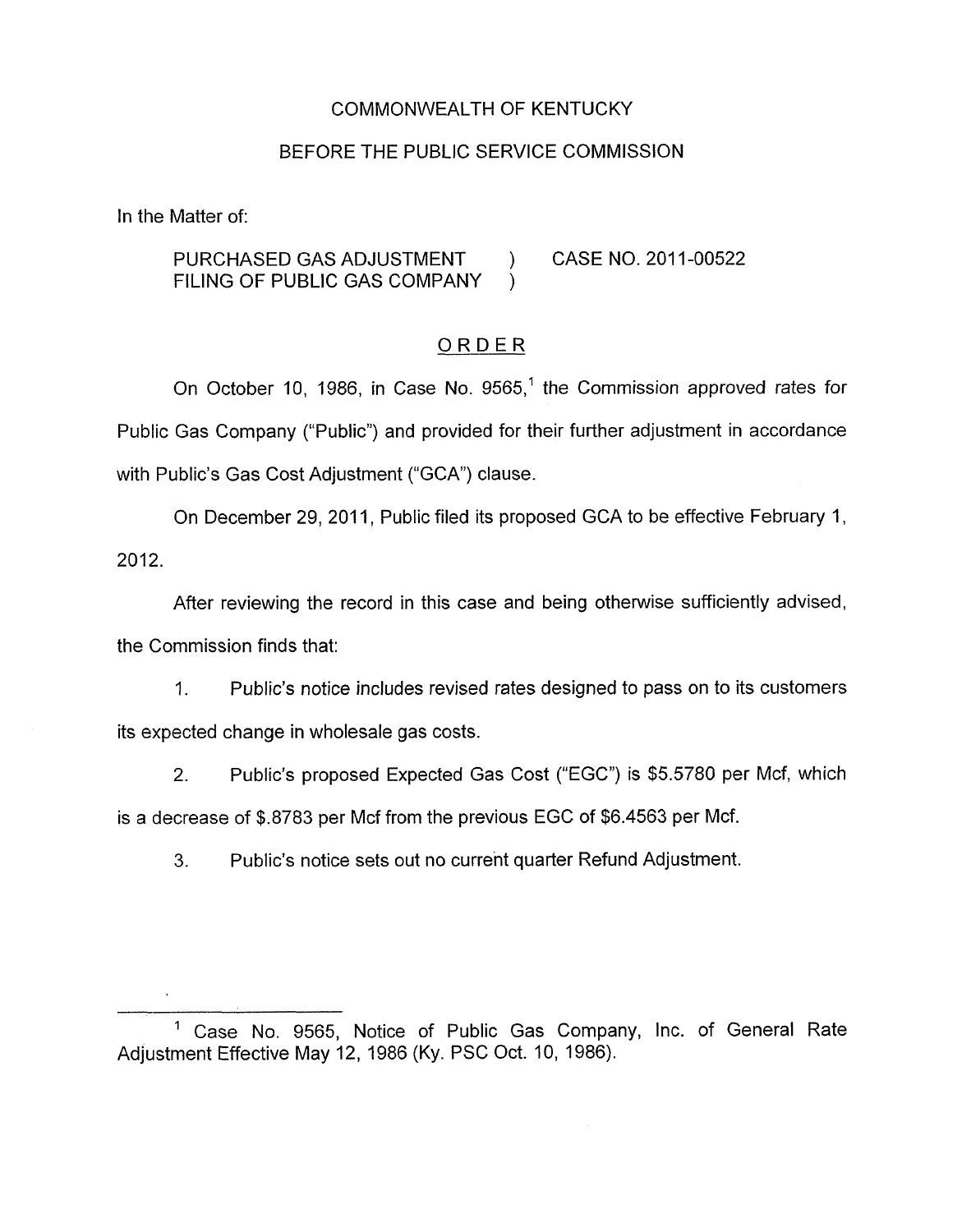4. Public's notice sets out a current quarter Actual Adjustment ("AA") of (\$.0454) per Mcf. People's total AA of (\$.1379) per Mcf is an increase of \$.0097 per Mcf from the previous total AA of (\$.1476) per Mcf.

*5.* Public's GCA is \$5.4401 per Mcf, which is a decrease of \$.8686 per Mcf from the previous GCA of \$6.3087 per Mcf.

6. The rates in the Appendix to this Order are fair, just, and reasonable, and should be approved for billing for service rendered by Public on and after February 1, 2012.

IT IS THEREFORE ORDERED that:

1. The rates in the Appendix attached hereto and incorporated herein are approved for billing for service rendered on and after February 1, 2012.

2. Within 20 days of the date of this Order, Public shall file its revised tariffs with this Commission setting out the rates authorized herein and reflecting that they were approved pursuant to this Order.

By the Commission



**ATTEY Executive** 

Case No. 2011-00522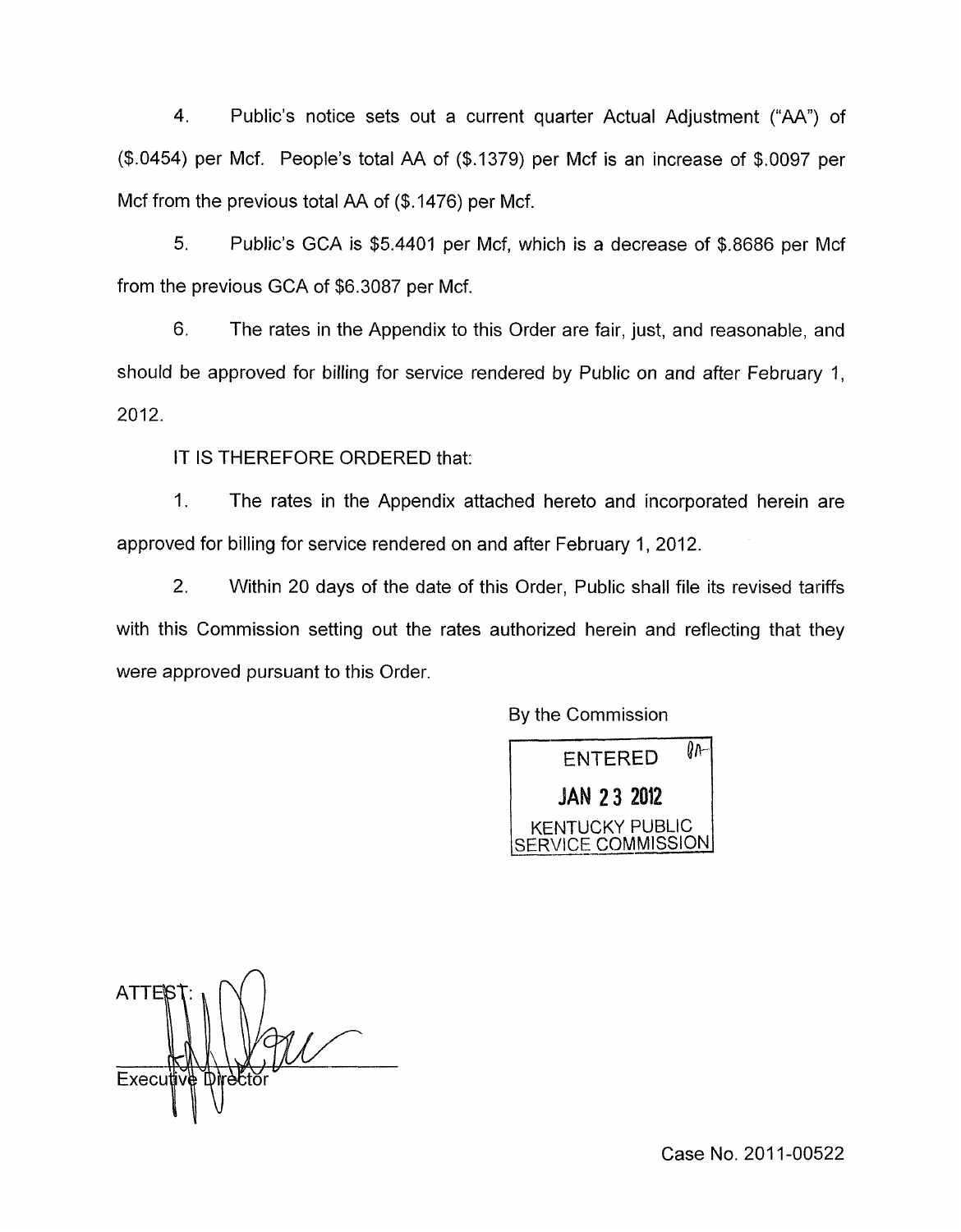### APPENDIX

# APPENDIX TO AN ORDER OF THE KENTUCKY PUBLIC SERVICE COMMISSION IN CASE NO. 2011-00522 DATED JAN 2 3 2012

 $\sim 10$ 

The following rates and charges are prescribed for the customers served by Public Gas Company. All other rates and charges not specifically mentioned herein shall remain the same as those in effect under authority of the *Commission* prior to the effective date of this Order.

Rates:

 $\sim$ 

|                          | <b>Base Rate</b> | <b>Gas Cost</b> | Rate per Mcf |
|--------------------------|------------------|-----------------|--------------|
| Minimum Bill - First Mcf | \$3.2705         | \$5.4401        | \$8.7106     |
| Over 1 Mcf               | \$2.1505         | \$5.4401        | \$7.5906     |